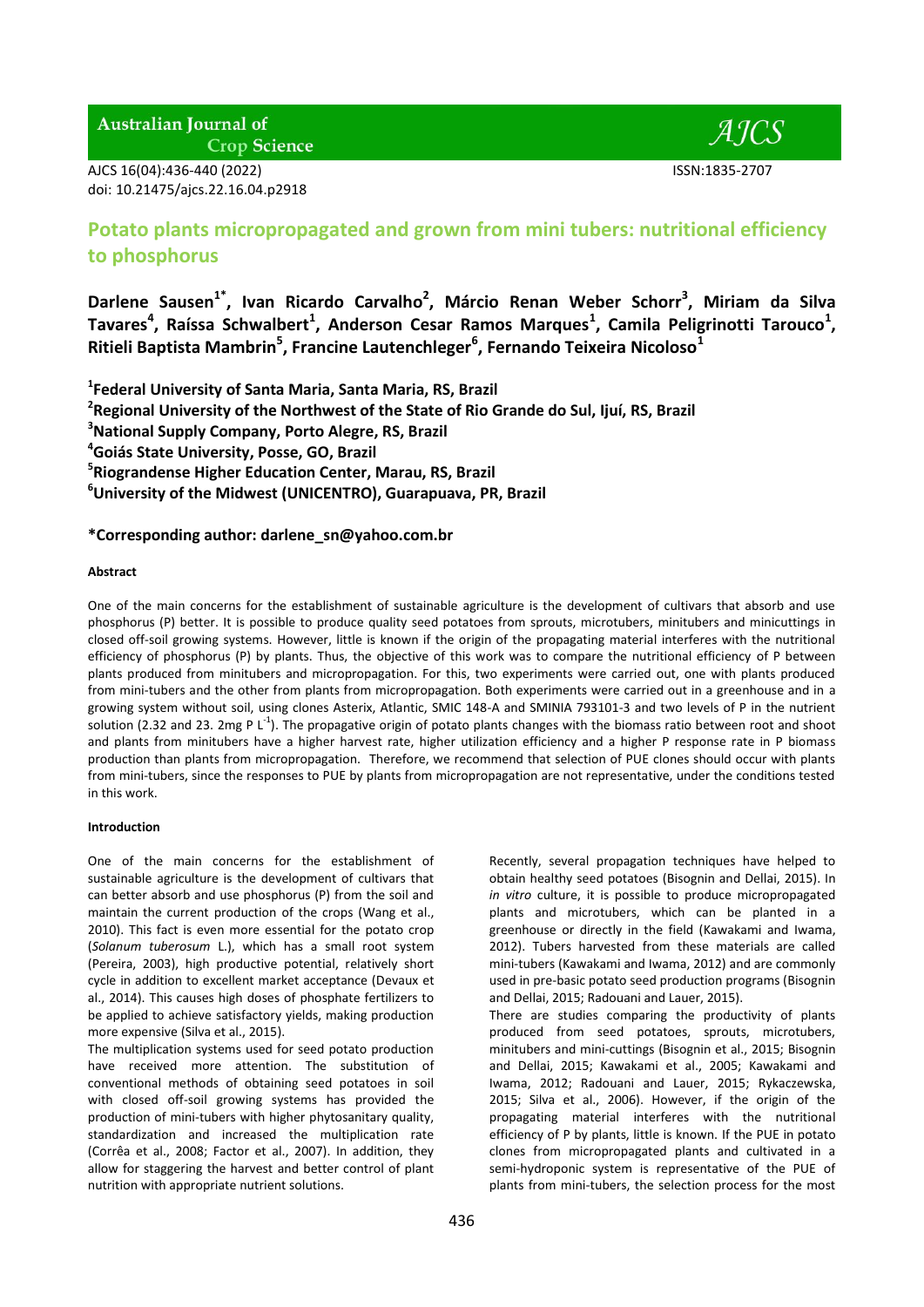efficient clones would be optimized. Thus, the objective of this work was to compare the nutritional efficiency to P between plants grown from minitubers and micropropagation in a closed off-soil growing system using sand as a substrate.

### **Results and discussion**

Environments with P restriction induce plants to develop strategies that aim to maintain normal growth until the supply of P is restored (Espindula et al., 2009). One of these adaptive strategies is the increase in the redistribution of P from the shoot to the roots, with a consequent increase in the distribution of biomass between the roots and the shoot. Under a low level of P, it was observed that the Asterix and SMIC 148-A clones propagated from minitubers showed an increase of 82 and 139% in this relationship (Figure 1a). However, the origin of the propagating material seemed to influence the strategy that the plant uses in conditions of P restriction, since, in plants originating from micropropagation, the Asterix and SMIC 148-A clones showed no difference between the P levels while the clones Atlantic and SMINIA 793101-3 showed a higher root-toshoot ratio when submitted to a high level of P (Figure 1b). Possibly because the demand for P for growth and development must have been low and were supplied by the P reserves of continuous in plant tissues. This proportion between the dry mass of roots and the shoot, as well as the proportion of P distributed between these organs, are important factors and deserve attention because they interfere in the efficiency of P use.

The efficiency of nutrient use corresponds to the ability of a plant to produce biomass through a specific concentration of the absorbed nutrient (Maia et al., 2011). With regard to the P utilization efficiency (PUE) of plants from minitubers, the clones Asterix, Atlantic and SMIC 148-A showed a difference between the levels of P, and in the low level of P, the PUE was 120, 830 and 307% higher, respectively than that at the high level of P, while the SMINIA 793101-3 clone decreases the PUE under low level of P by 78.5% (Figure 1c). When the plants came from micropropagation, the Asterix clone showed no difference in the PUE with the variation of the P supply and the Atlantic clone showed a 64% higher PUE at the high level of P compared to the low one (Figure 1d). On the other hand, SMIC 148-A and SMINIA 793101-3 clones showed higher PUE at low level, being 84.5 and 150% respectively. In general, it is expected that as the concentration of P in the nutrient solution increases, the PUE index will decrease for the production of dry mass according to the luxury consumption of the nutrient (Gill et al., 1992). However, such contrasting results in the PUE for the same clone were not expected due to the propagative origin (Figure 1c, d).

The greater the use of the nutrient in order to maximize the efficiency of use and, thus, optimize the productivity of the crop, the greater the savings in resources and the sustainability of the productive system can be (Veneklass et al., 2012). When the plants came from minitubers, at the low level of P, the Atlantic clone was the most efficient  $(6.8g<sup>2</sup> mg<sup>-1</sup>)$  and at the high level of the P, SMINIA 793101-3 clone (12.3 $g^2$  mg<sup>-1</sup>) (Figure 1c). When the plants came from micropropagation, at the low level of P the clone SMIC 148-A was the most efficient  $(1.3g^2 \text{ mg}^{-1})$  and at the high level of P was the clone Atlantic  $(1.2g^2 \text{ mg}^{-1})$  (Figure 1d). Therefore, potato plants made better use of P when they came from mini tubers. Thus, the origin of the propagating material must be considered when selecting the clones with best PUE in closed off-soil growing.

The harvest index (HI) consists of the biomass fraction of the tubers produced in relation to the total dry mass of the plant, that is, a measure of the efficiency of the transport of photoassimilates to the tubers. When the plants came from minitubers, only the SMIC 148-A clone showed a difference in HI between the levels of P, going from 0.6 in the low to 0.5 in the high level of P (Figure 1e). In the low level of P, the highest HI was found for Atlantic (0.7) and SMIC 148-A (0.6) clones. At the high level of P, the Atlantic clone was the most efficient in converting photoassimilates into material of economic importance (0.7). However, when the plants came from micropropagation, the HI for all clones was change by the P level (Figure 1f). The Asterix, Atlantic and SMIC 148-A clones showed higher HI at the low level of P, respectively, increased from 0.2, 0.4 and 0.4 to 0.1, 0.3 and 0.3 at the high level of P , while the SMINIA 793101-3 clone, which at the low level of P had a HI of 0.4, went to 0.5 at the high level of P. This shows that the origin of the propagating material also influences the HI, and the clones present higher HI when coming from minitubers. These responses are due to the different initial vigor presented by the plants due to the origin of the propagating material (Figure 2). Plants from minitubers have a higher initial vigor, which provides a quick establishment of the root system and thus better conditions for plant growth and development.

When considering the choice of potato clones that produce more biomass per unit of absorbed P or that produce more biomass with less consumption of P, we will be contributing to the sustainability of the potato production chain. Thus, it is preferable to choose the Asterix and Atlantic clones that obtained the highest P response rates in the production of fresh tuber mass (RITFM) when the plants originated from minitubers, producing  $0.780$  and  $0.552g$  mg tubers<sup>-1</sup> P, respectively (Table 1). Even when coming from minitubers, the Asterix clone was the clone that showed the highest P response rate in the production of total dry mass (RIDMTotal), 0.246 g of dry mass  $mg^{-1}$  P. When the plants came from micropropagation, the SMIC 148-A clone showed the highest production of tuber fresh mass and total dry mass per unit of absorbed P, 0.298 and 0.139g  $mg^{-1}$  P, respectively. These results confirm that the propagative origin of potato plants interferes in the optimization of the use of phosphate fertilizers and should be considered in the selection of clones aiming at nutritional efficiency for P.

#### **Materials and methods**

## *Plant materials*

Two experiments were carried out simultaneously in a greenhouse in the city of Santa Maria - RS (29º 42 '56''S, 53º 43' 13'' W and 95m altitude), during the 2014 spring growing (09/12 to 11/05). The clones SMIC 148-A, SMINIA 793101-3 and the cultivars Asterix and Atlantic (which for simplification purposes will also be referred to as clones) were evaluated.

A part of the plant material was obtained by mini tubers, which were planted in 200ml plastic cups containing sand, remaining in this system for 30 days when the plants were detached from the parent tubers. Another part was obtained by micropropagated potato plants and inoculated in standard MS culture medium (Murashige and Skoog, 1962), kept in a growth room with a temperature of  $25 \pm 2$  °C and a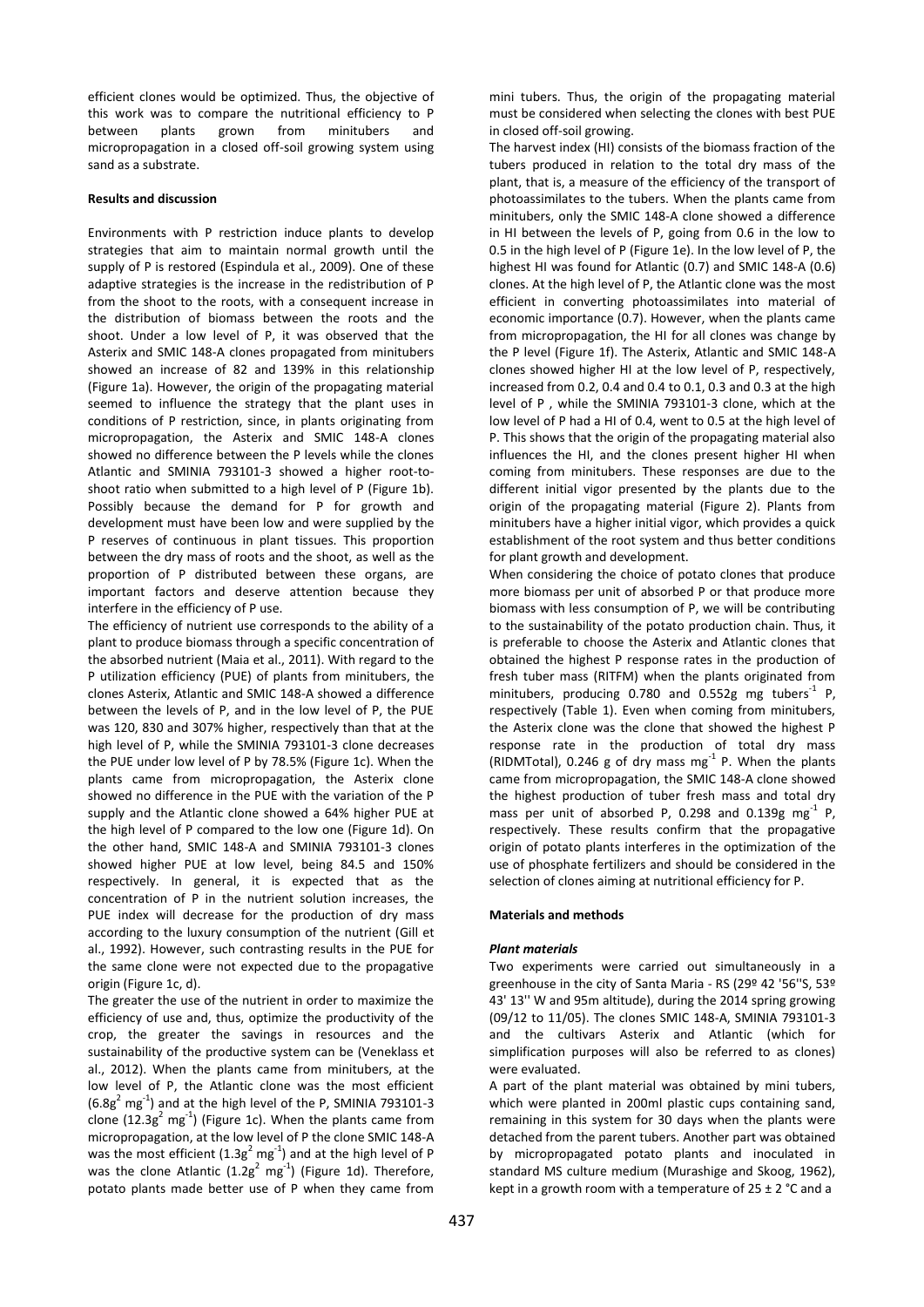**Table 1.** Response index to P in the tuber fresh mass and in the total dry mass of the plant in potato clones from mini-tubers and micropropagation in off-soil growing. Santa Maria, RS, 2017.

| <b>Propagative Origin</b> | Mini-tuber                                                         |              | Micropropagation |              |
|---------------------------|--------------------------------------------------------------------|--------------|------------------|--------------|
| Clone                     | Response Index to P in the TFM<br>(RITFM) (g TFM mg $p^{-1}$ )     |              |                  |              |
| Asterix                   | 0,780                                                              | a            | $-0,066$         | b            |
| Atlantic                  | 0,552                                                              | a            | $-0,023$         | $\mathsf b$  |
| <b>SMIC 148-A</b>         | 0,101                                                              | b            | 0,298            | a            |
| <b>SMINIA 793101-3</b>    | 0,183                                                              | $\mathbf b$  | 0,053            | $\mathsf b$  |
| Average                   | 0,404                                                              |              | 0,065            |              |
| CV(%)                     | 58,26                                                              |              | 127,6            |              |
|                           | Response Index to P in the TDM<br>(RIDMTotal) (g TDM mg $P^{-1}$ ) |              |                  |              |
| <b>Asterix</b>            | 0,246                                                              | a            | $-0,032$         | d            |
| Atlantic                  | 0,056                                                              | c            | 0,076            | b            |
| <b>SMIC 148-A</b>         | 0,132                                                              | $\mathsf{b}$ | 0,139            | a            |
| SMINIA 793101-3           | 0,036                                                              | C            | 0,023            | $\mathsf{C}$ |
| Average                   | 0,118                                                              |              | 0,051            |              |
| CV(%)                     | 19,25                                                              |              | 22,27            |              |



**Fig 1.** Effect of P on the biomass ratio between roots and shoots, on the P utilization efficiency and on the harvest index in potato clones from mini-tubers (A, C, E) and micropropagation (B, D, F) in off-soil growing. Santa Maria, RS, 2017. <sup>a</sup>Uppercase letters indicate comparison between levels of P for each clone and lowercase letters indicate comparison between clones at each level of P by the Skott-Knott test at 5% probability of error.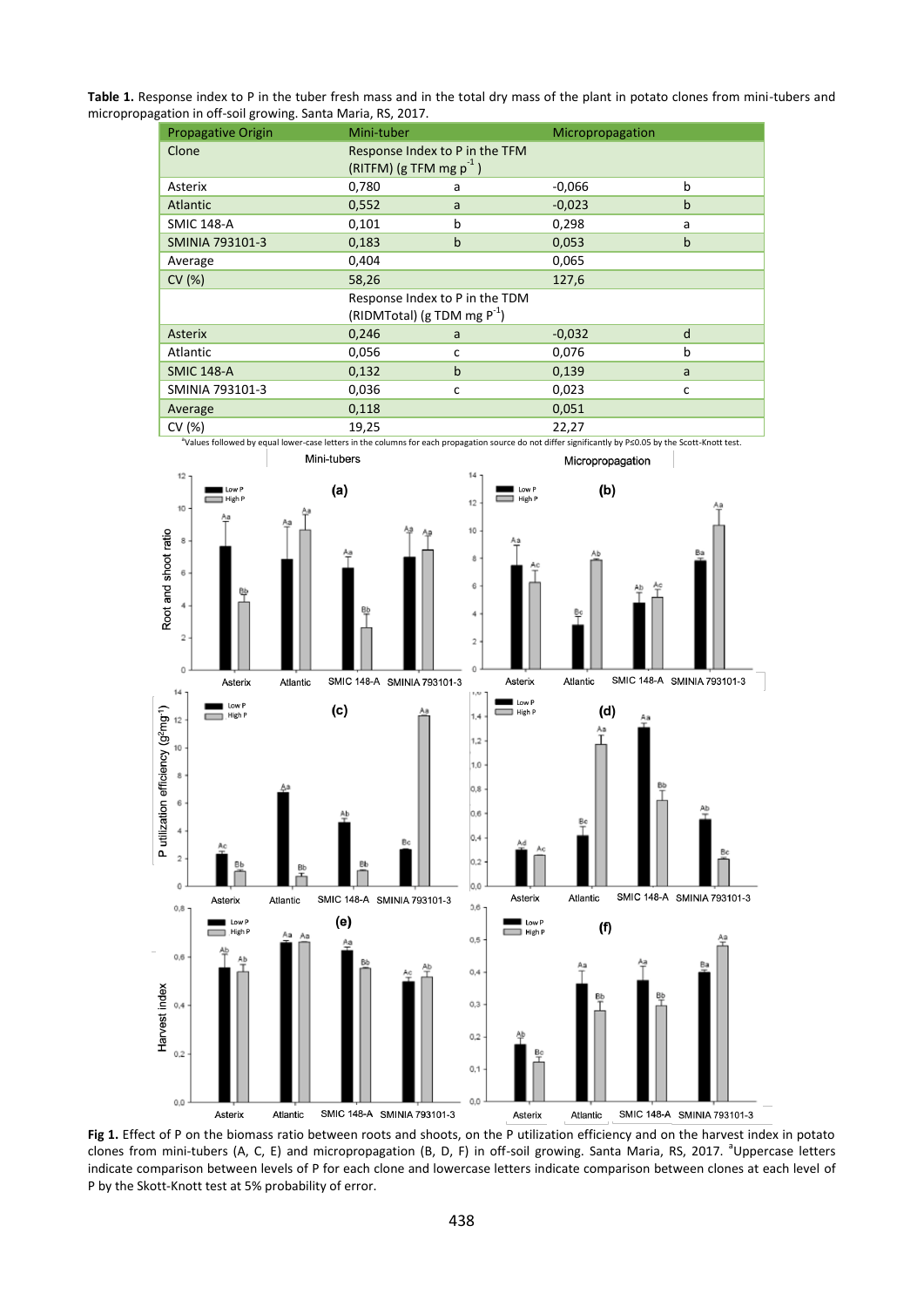

**Fig 2.** Micropropagated potato plants (a) and plants from minitubers (b) at the time of transplanting to the growing bed. Santa Maria, RS, 2017.

photoperiod of 16h for 14 days and later acclimatized for another 10 days in a semi-hydroponic system and were ready to be transplanted to the definitive system. The plants produced from minitubers and micropropagation at the time of transplantation to the growing bed had between 4 and 6 leaves with average shoot length varying between 3 and 8 cm  $pl^{-1}$  (Figure 2).

#### *Experimental design and conduction of study*

The off-soil growing system using sand as a substrate (Bandinelli et al., 2013), consisted of trays and sand, previously washed once with sodium hypochlorite and three times with tap water. During the day, three irrigations were carried out with a nutritive solution, each lasting 15 minutes, with the aid of a digital programmer and a low-flow pump so that the entire substrate was saturated with solution. The excess solution was drained through a hole located at the base of the tray. After that period, the plants were transplanted to a sand growing system similar to the one used for acclimatization, where twelve plants remained in each tray in a 10 by 10 cm spacing.

The phosphorus treatments consisted of 5 and 50% of the standard concentration of P in the nutrient solution described by Bisognin et al. (2015) for potato off-soil growing, called low (2.32mg P  $L^{-1}$ ) and high (23.2mg P  $L^{-1}$ ) P levels in this work. To maintain the potassium content of the standard solution, KCl was used. The electrical conductivity (EC) was maintained at 2dS  $m^{-1} \pm 0.2$  (water was used to reduce the EC when necessary) and the pH at 5.7 adjusted every two days by adding HCl. Each experiment was carried out in a greenhouse, in a bifactorial (4 potato clones and 2 levels of P), in a randomized block design, with three replications. The experimental unit consisted of three plants.

#### *Characters measured*

At 42 days after transplanting (DAT) of plants from minitubers and 30 DAT of plants from micropropagation (10/22/2014), the tubers fresh mass (TFM) and the total dry mass of the plant (TDM) were evaluated after drying the material for 15 days in an oven at 65 °C. Samples of the dry mass were weighed, macerated to perform the analysis of the total P content in the tissues according to Tedesco et al. (1995). After, 0.2 g of tissue was digested with 0.7 g of digestion mixture (100 g of  $Na<sub>2</sub>SO<sub>4</sub>$ , 10 g of CuSO<sub>4</sub>.5H<sub>2</sub>O and 1 g of selenium) in sulfuric acid  $(H_2SO_4)$  with hydrogen peroxide  $(H_2O_2)$  remaining in block digestion for one hour at 350 ºC. The determination of P in the plant extract was performed by colorimetry, according to Murphy and Riley (1962).

The accumulation of P was obtained by the product between the content of P in the tissue and the TDM. Once these data were obtained, the P utilization efficiency index (PUE) was estimated: (total dry mass of the plant) 2/P accumulation in the entire plant, according to Siddiqi and Glass (1981); the response index to tuber fresh mass (IRMFT): (difference between tuber productivity at the two levels of P)/(difference between the levels of P used), according to Fox (1978); and the response index to the total dry mass of the plant (RIDMTotal): (difference between the total dry mass of the plant at the two levels of P)/(difference between the levels of P used), according to Fox (1978).

#### *Statistical analysis*

The statistical analysis of the data for each experiment was performed using the Sisvar 5.3 software (Ferreira, 2011). Analysis of variance and comparison of means were performed using the Skott-Knott test (Scott and Knott, 1974) at 5% probability.

#### **Conclusion**

The propagative origin of potato plants interferes with the biomass ratio between root and shoot and plants from minitubers have a higher harvest index, greater P utilization efficiency and a higher rate of response to P in biomass production than plants from micropropagation. Therefore,